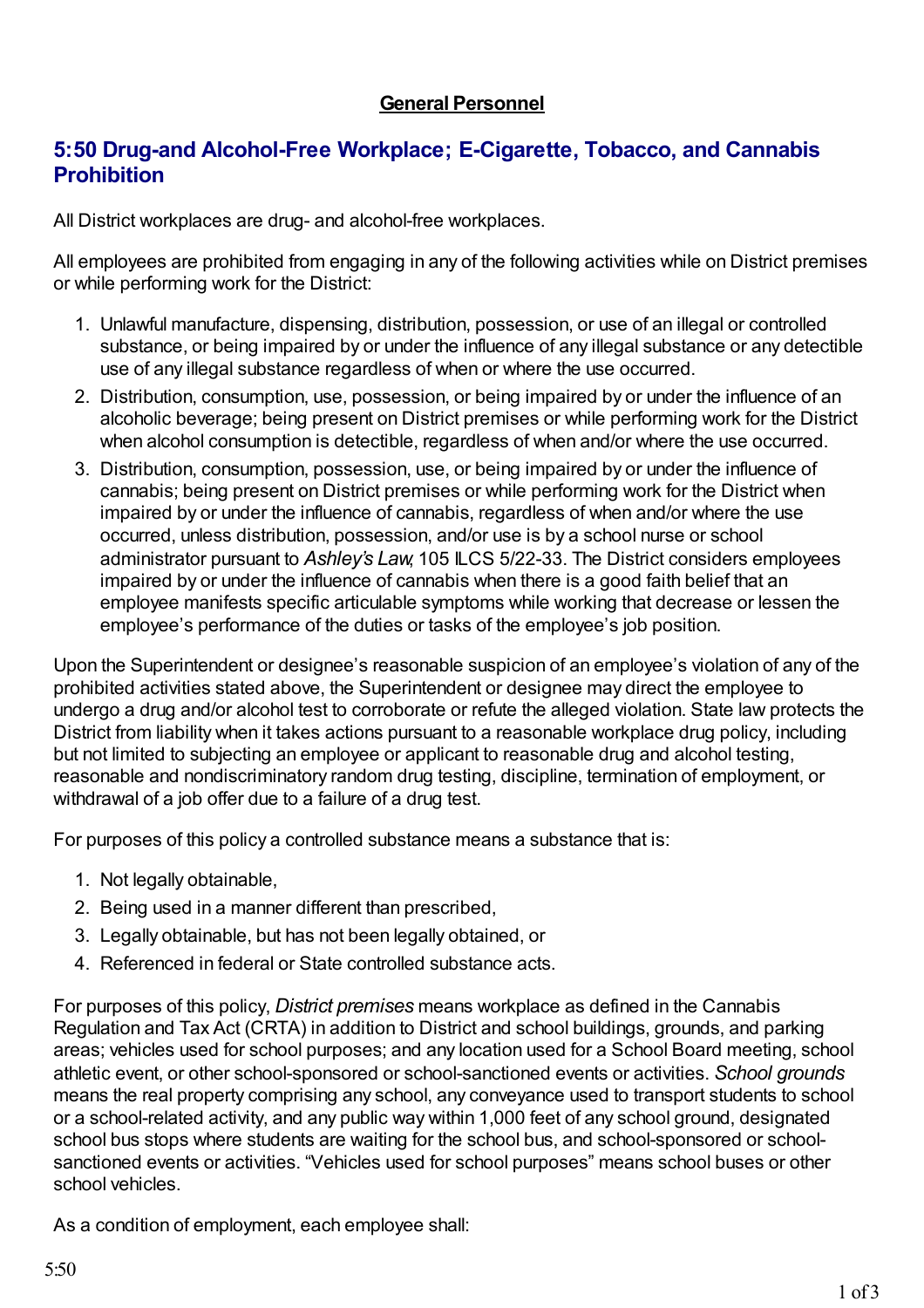- 1. Abide by the terms of this District policy respecting a drug-and alcohol-free workplace; and
- 2. Notify his or her supervisor of his or her conviction under any criminal drug statute for a violation occurring on the District premises or while performing work for the District, no later than five calendar days after such a conviction.

Unless otherwise prohibited by this policy, prescription and over-the-counter medications are not prohibited when taken in standard dosages and/or according to prescriptions from the employee's licensed health care provider, provided that an employee's work performance is not impaired.

In order to make employees aware of dangers of drug and alcohol abuse, the District will:

- 1. Provide each employee with a copy of the District Drug-and Alcohol-Free Workplace policy;
- 2. Post notice of the District Drug-and Alcohol-Free Workplace policy in a place where other information for employees is posted;
- 3. Make available materials from local, State, and national anti-drug and alcohol-abuse organizations;
- 4. Enlist the aid of community and State agencies with drug and alcohol informational and rehabilitation programs to provide information to District employees;
- 5. Establish a drug-free awareness program to inform employees about:
	- a. The dangers of drug abuse in the workplace,
	- b. Available drug and alcohol counseling, rehabilitation, re-entry, and any employee assistance programs, and
	- c. The penalties that the District may impose upon employees for violations of this policy.
- 6. Remind employees that policy 6:60, *Curriculum Content*, requires the District to educate students, depending upon their grade, about drug and substance abuse prevention and relationships between drugs, alcohol, and violence.

### E-Cigarette, Tobacco, and Cannabis Prohibition

All employees are covered by the conduct prohibitions contained in policy 8:30, *Visitors to and Conduct on School Property*. The prohibition on the use of e-cigarettes, tobacco, and cannabis products applies both (1) when an employee is on school property, and (2) while an employee is performing work for the District at a school event regardless of the event's location.

*Tobacco* has the meaning provided in 105 ILCS 5/10-20.5b.

*Cannabis* has the meaning provided in the CRTA, 410 ILCS 705/1-10.

*E-Cigarette* is short for electronic cigarette and includes, but is not limited to, any electronic nicotine delivery system (ENDS), electronic cigar, electronic cigarillo, electronic pipe, electronic hookah, vape pen, or similar product or device, and any components or parts that can be used to build the product or device.

### District Action Upon Violation of Policy

An employee who violates this policy may be subject to disciplinary action, including termination. In addition or alternatively, the Board may require an employee to successfully complete an appropriate drug- or alcohol-abuse rehabilitation program.

The Board shall take disciplinary action with respect to an employee convicted of a drug offense in the